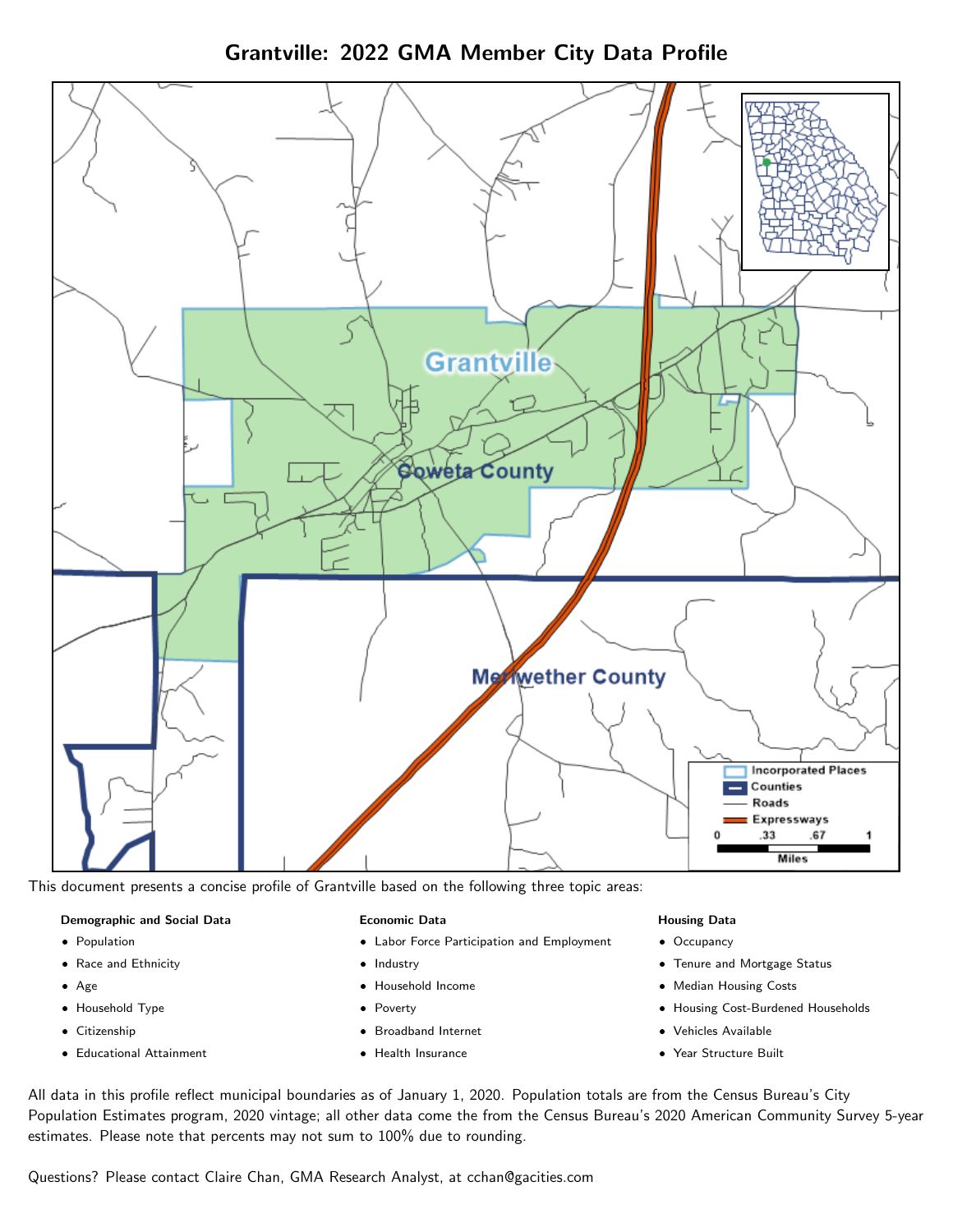# Grantville: Demographic and Social





## **Citizenship**



Race and Ethnicity



Source: U.S. Census Bureau, City Population Estimates, 2020 vintage Source: American Community Survey, 2020 5-year estimates, table B03002

## Household Type



Source: American Community Survey, 2020 5-year estimates, table B01001 Source: American Community Survey, 2020 5-year estimates, table B11001

#### Educational Attainment



Source: American Community Survey, 2020 5-year estimates, table B05002 Source: American Community Survey, 2020 5-year estimates, table B15002

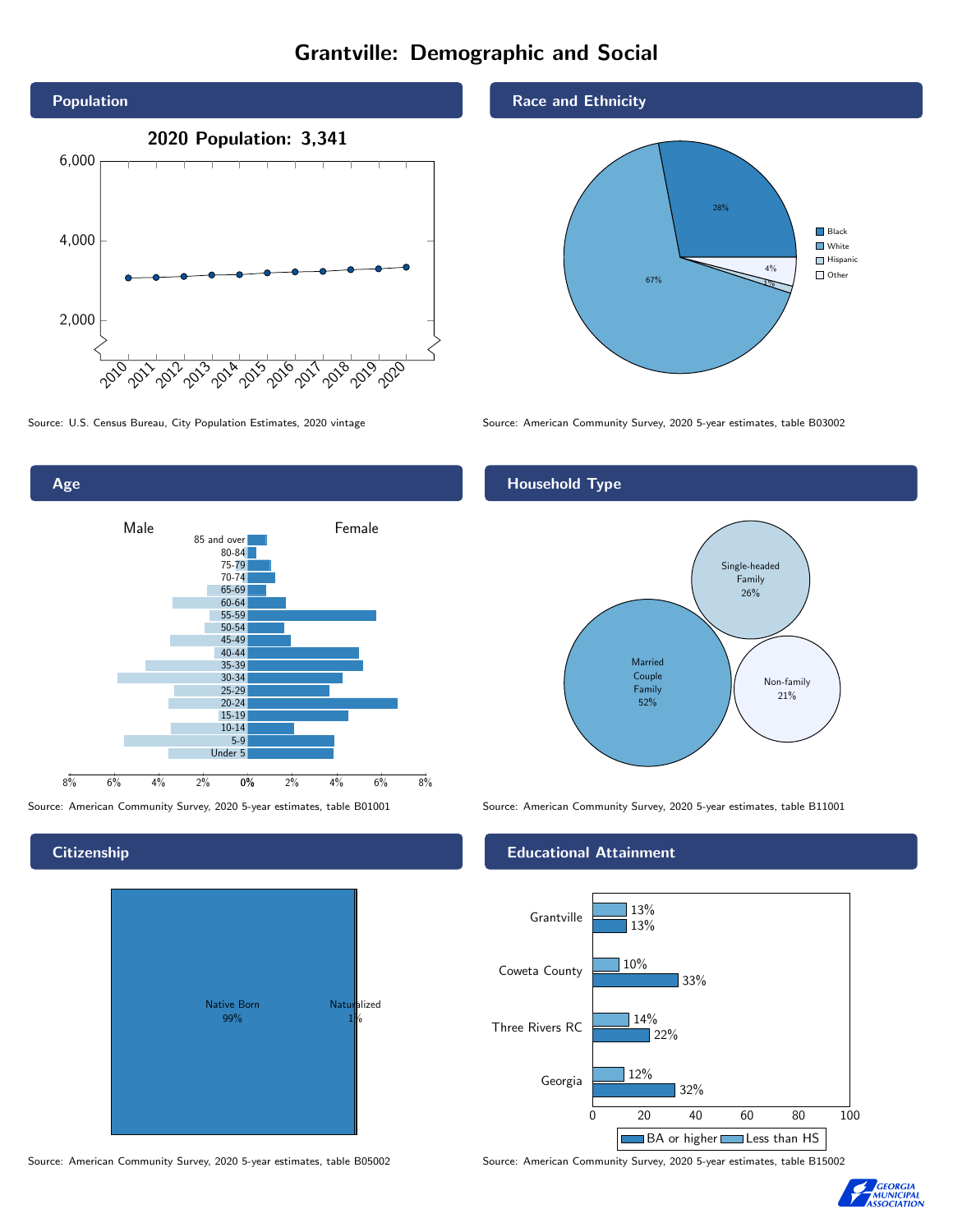# Grantville: Economic



Source: American Community Survey, 2020 5-year estimates, table B23001 Note: Unemployment rate is based upon the civilian labor force.



Source: American Community Survey, 2020 5-year estimates, tables B19013 and B19025 Source: American Community Survey, 2020 5-year estimates, table B17010



Source: American Community Survey, 2020 5-year estimates, table B28002 Source: American Community Survey, 2020 5-year estimates, table B18135

Industry

| Agriculture, forestry, fishing and hunting, and mining      | $0\%$ |
|-------------------------------------------------------------|-------|
| Construction                                                | 13%   |
| Manufacturing                                               | 15%   |
| <b>Wholesale Trade</b>                                      | 3%    |
| Retail Trade                                                | 17%   |
| Transportation and warehousing, and utilities               | 9%    |
| Information                                                 | $0\%$ |
| Finance and insurance, real estate, rental, leasing         | $2\%$ |
| Professional, scientific, mgt, administrative, waste mgt    | 8%    |
| Educational services, and health care and social assistance | 14%   |
| Arts, entertainment, recreation, accommodation, food        | 10%   |
| service                                                     |       |
| Other services, except public administration                | $4\%$ |
| Public administration                                       | 5%    |

Source: American Community Survey, 2020 5-year estimates, table C24030

Poverty



## **Health Insurance**